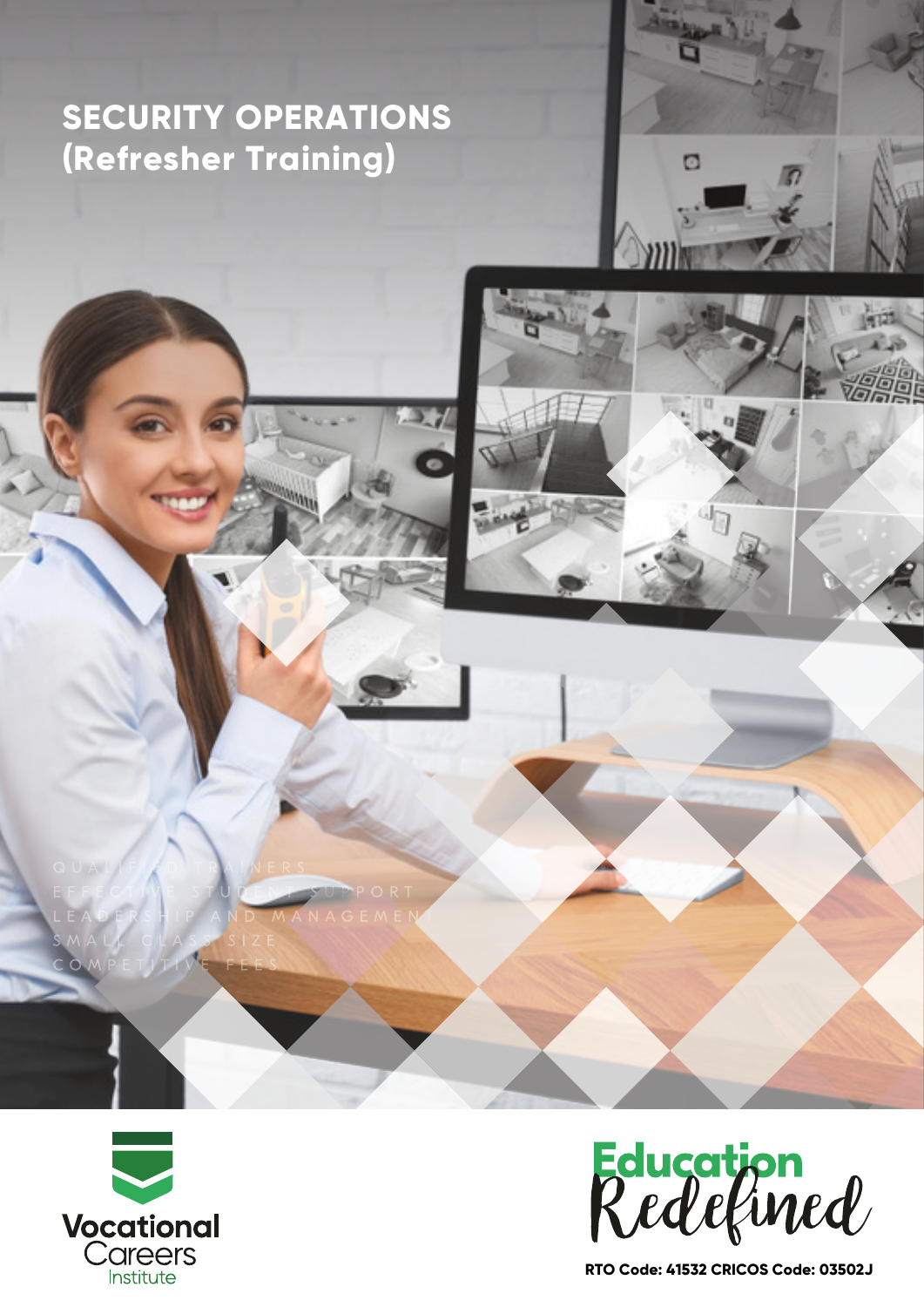## SECURITY OPERATIONS (Refresher Training)

#### **ENTRY REQUIREMENTS**

- Students must be over 18 years of age before commencing studies. (It is a licensing requirement)
- Person must not have been convicted of a disqualifying offence in the last 10 years
- Must have previously completed a Certificate II or Certificate III in Security Operations; or hold a Security Providers licence
- Must have sufficient language, literacy and numeracy skills to read and interpret legislative documents, organisational policies and procedures, draft incident reports and communicate in plain English

#### **LICENCING REQUIREMENTS**

QLD Security Providers licensing is administered by the Office of Fair Trading (OFT). Once students have successfully completed this revalidation training, they will be provided with a Statement of Attainment (Certificate) and Statement of Results outlining the delivery and assessment methods for these units. It is the student's responsibility to submit both of these documents to OFT in order to comply with their licence requirements.

Revalidation training must be completed in full; the Office of Fair Trading will not accept certificates where these units have been achieved through Recognition of Prior Learning (RPL).

#### **COURSE DESCRIPTION**

Every three years, crowd controllers and bodyguards are required to undertake refresher training. You should check with the Office of Fair Trading prior to booking your refresher training what units you will be required to undertake.

#### **ASSESSMENT**

All units of competence will be assessed using a selection of tools:

- **Observation**
- Case scenarios
- Verbal Questions and Answers
- Written Assessment
- Practical demonstration / Role Play

#### **COURSE DURATION/MODE/\*FEE**

- Full Time: 2 weeks (2 days in class 9.00am 5.00pm with pre-reading and workbooks to be completed prior to the course.)
- Tuition Fees: AUD 450.00
- Admin Fee: AUD 00.00
- \*\*Resource Fee: AUD 100.00

Note:

- \*Please familiarise yourself with Vocational Careers Institute's Refund Policy
- \*\*The Resource Fee ensures students receive printed notes, learning material & access to Wi-Fi for the duration of their course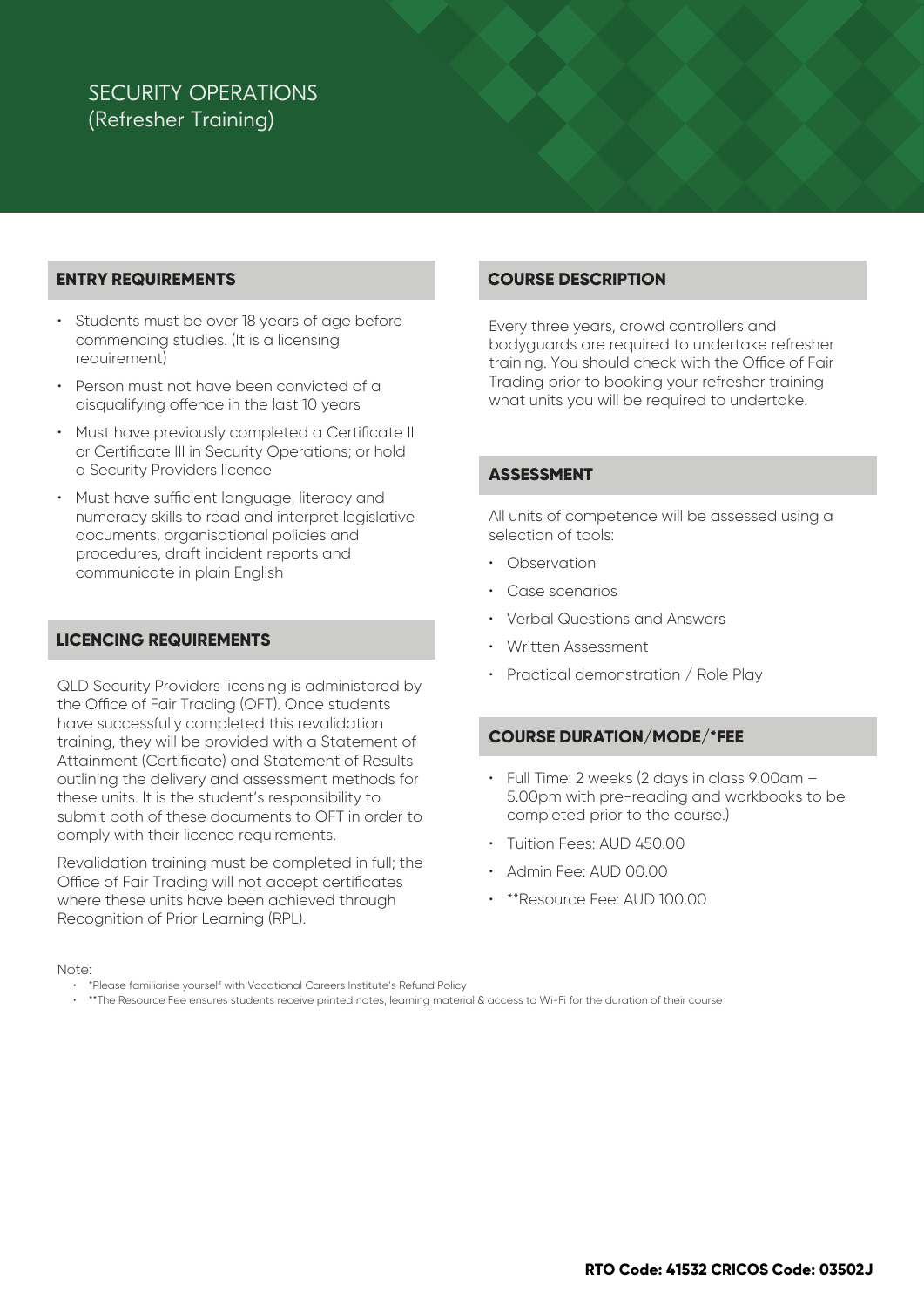## **COURSE STRUCTURE/UNITS OF COMPETENCY**

#### **In order to gain the certificate, 3 units must be completed for this qualification**

| Code       | <b>Title</b>                                         |
|------------|------------------------------------------------------|
| CPPSEC3101 | Manage conflict and security risks using negotiation |
| CPPSEC3121 | Control persons using empty hand techniques          |
| HLTAID014  | Provide advanced first aid                           |

### **PAYMENT OPTION**

#### **Payment Options**

If you wish to accept the offer, you need to sign the Acceptance of Offer form together with the minimum payment of fees. You can use the following payment methods:

- Cash or EFTPOS in person at VCI's campus
- Credit Card (Visa or MasterCard) via PayPal on the student invoice

We accept credit card payments (Visa or MasterCard only) and a 2% surcharge will be added to the total amount. You can download our Credit Card Authorisation form HERE

Bank draft or money order payable to "Vocational Careers Institute" and send to VCI's campus (all bank drafts must be in \$AUD Australian dollars to an Australian bank)

Electronic Bank transfer (Telegraphic Transfer) from an overseas bank account

#### **Bank Account Details:**

| Name of Bank:   | <b>Commonwealth Bank</b>            |
|-----------------|-------------------------------------|
| <b>BSB</b>      | 064 000                             |
| Account         | 1452 5599                           |
| Swift Code      | CTBAAU2S                            |
| Branch Address: | 240 Queen Street Brisbane City 4000 |